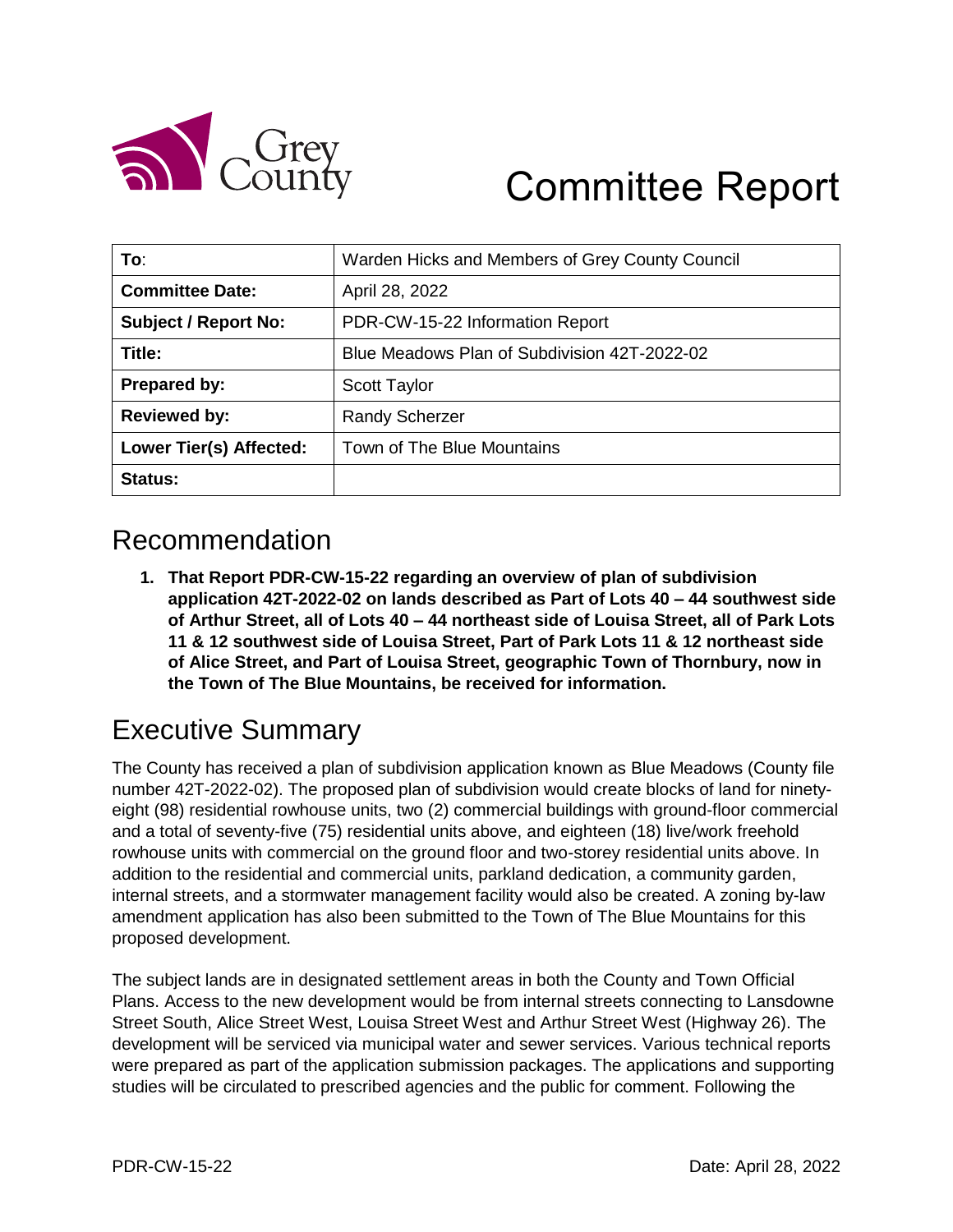public process, and agency review process, a thorough analysis and staff recommendation will be provided.

### Background and Discussion

The proposed plan of subdivision application, known as the Blue Meadows (County file 42T-2022-02), would create blocks of land for a mix of residential and commercial units consisting of:

- 98 residential rowhouse units,
- 18 live/work freehold rowhouse units with commercial on the ground floor and a twostorey residential unit above,
- 2 commercial buildings with ground-floor commercial and a total of 75 residential units above,
- parkland,
- a community garden,
- a stormwater management facility,
- underground and surface parking, and
- a series of internal roads.

A zoning by-law amendment application is also required for the proposed development and has been submitted to the Town of The Blue Mountains. Site plan control and plan of condominium applications may also be submitted later in the development process. The subject lands are designated as 'Primary Settlement Area' and 'Hazard Lands' in the County Official Plan.

This new development would be serviced via municipal water and sewer services. The proposed residential and commercial units would gain access from internal streets connecting to Lansdowne Street South, Alice Street West, Louisa Street West and Arthur Street West (Highway 26)

This site is comprised of two parcels of land approximately 3.5 hectares and 1.7 hectares in size, which are bisected by the Louisa Street West unopened road allowance. The lands are legally described as Part of Lots 40 – 44 southwest side of Arthur Street, all of Lots 40 – 44 northeast side of Louisa Street, all of Park Lots 11 & 12 southwest side of Louisa Street, Part of Park Lots 11 & 12 northeast side of Alice Street, and Part of Louisa Street, geographic Town of Thornbury, now in the Town of The Blue Mountains.

The subject lands are located in west end of Thornbury. The larger parcel is currently vacant while the smaller parcel contains a dwelling and detached garage. Surrounding this site are a mixture of residential, commercial, and undeveloped lands. More specifically the subject properties are bounded by;

- Highway 26 to the north,
- Foodland, the LCBO, and residential lands to the east,
- residential lands and ball diamonds to the south, and
- the Little Beaver Creek and vacant land to the west.

Map 1 below shows the subject lands highlighted in red and the surrounding area, while Map 2 shows the proposed Blue Meadows concept plan.

A public meeting for the applications has not been scheduled yet.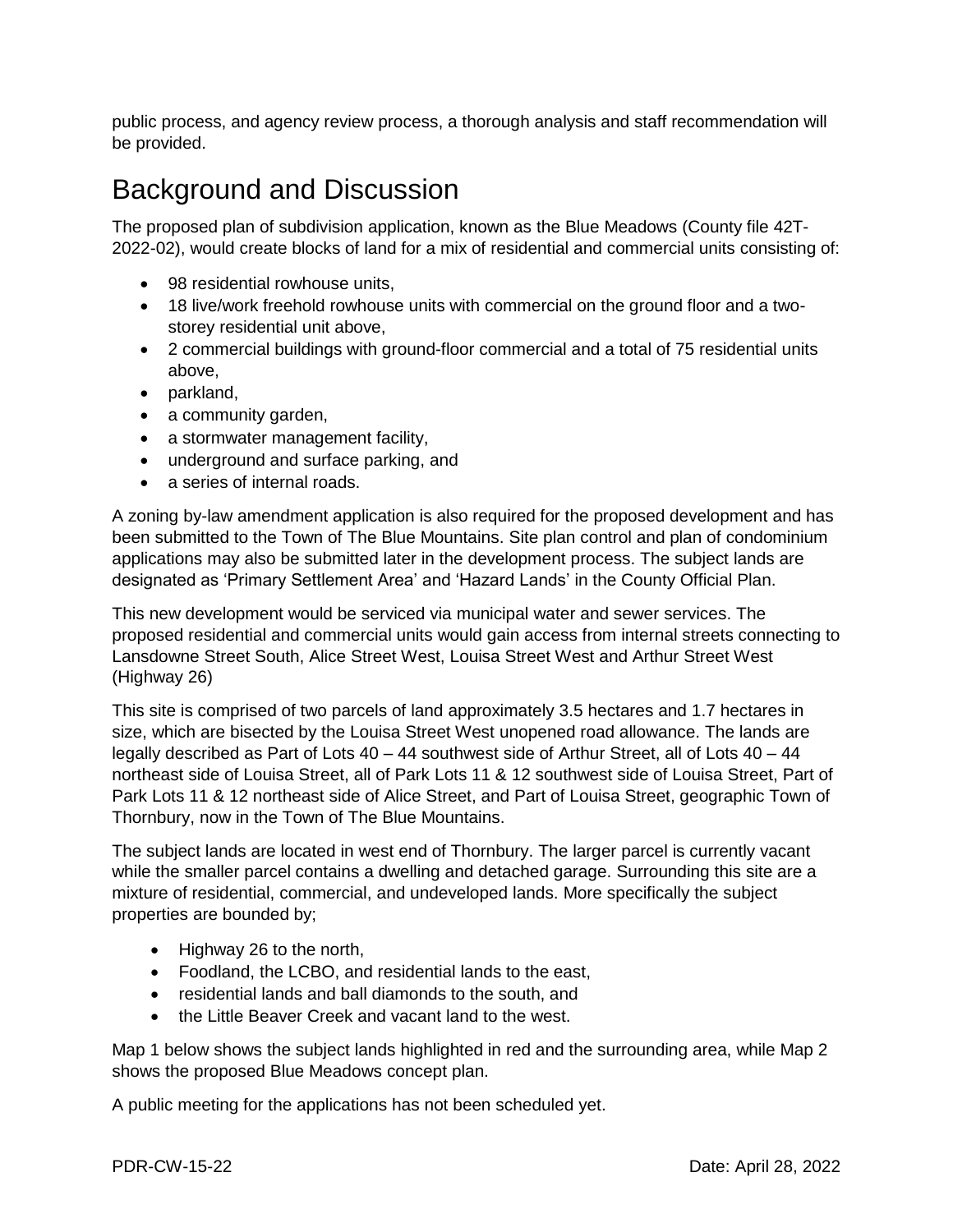Pre-submission consultation between the proponent, the Town of The Blue Mountains, and the County identified the submission requirements for the proposed plan of subdivision. Copies of all background reports and plans can be found at [this link.](https://www.grey.ca/planning-development/planning-applications)



Map 1: Location of Subject Lands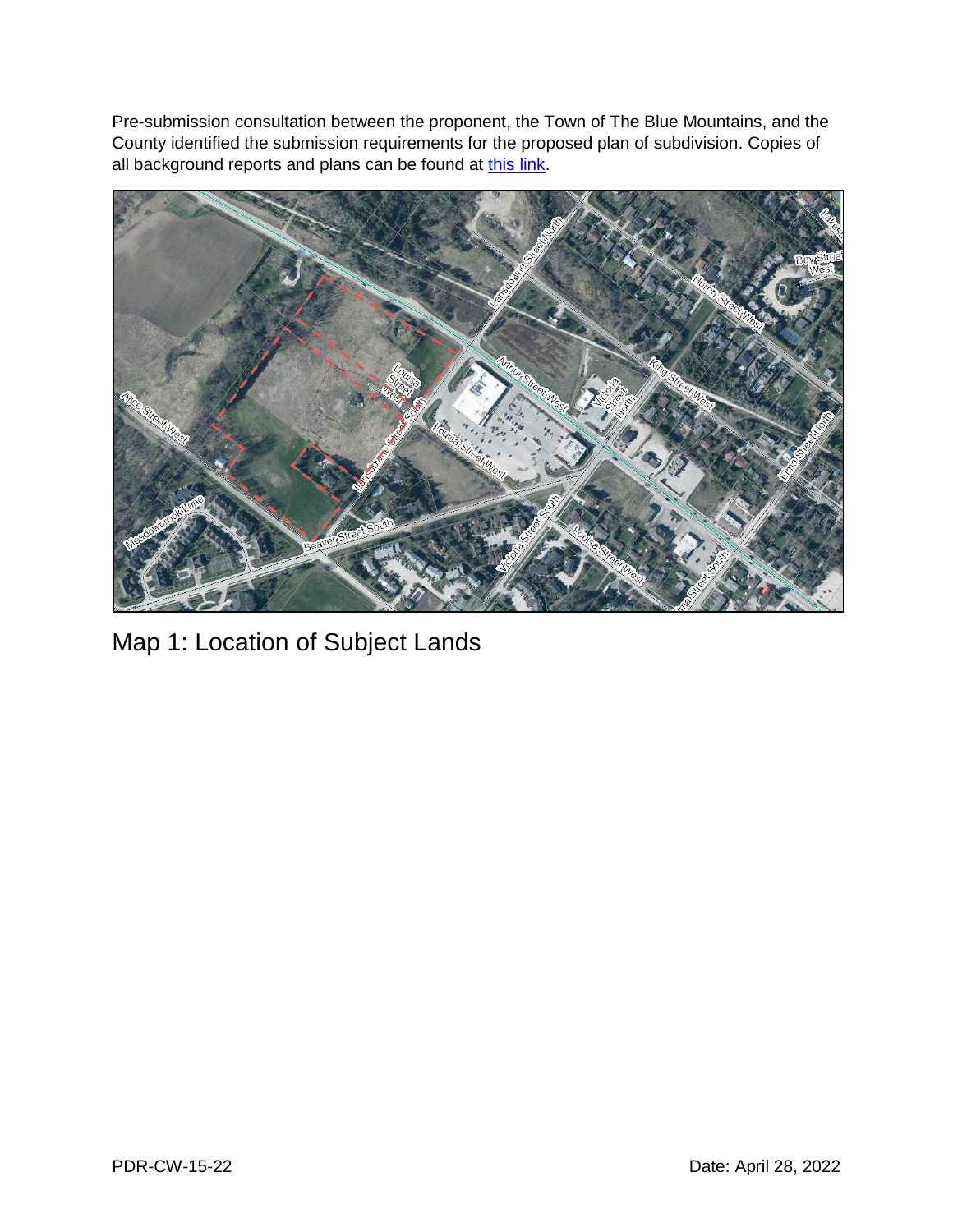

#### Map 2: Proposed Blue Meadows Concept Plan

(Map 2 Courtesy of Envision Tatham)

#### *Analysis of Planning Issues*

When rendering a land use planning decision, planning authorities must have regard to matters of Provincial Interest under the *Planning Act*, be consistent with the Provincial Policy Statement (PPS) 2021, and conform to any Provincial Plans or County/Municipal Official Plans that govern the subject lands. In this case, County of Grey Official Plan and Town of The Blue Mountains Official Plan have jurisdiction over the subject property. The lands are outside of the Niagara Escarpment Plan area.

#### *Provincial Policy and Legislation*

Both the *Planning Act* and the Provincial Policy Statement (PPS) speak to promoting development and redevelopment within settlement areas. The proposed plan of subdivision is within an existing settlement area and will offer a mix of commercial and residential development. The PPS indicates that municipal services are the preferred form of servicing for settlement areas, which is what will be utilized for this development.

Other policies in the PPS speak to the protection of natural, cultural, and archaeological resources. There are no mapped significant environmental features on-site, but the site is adjacent to the Little Beaver Creek. Environmental Impact and Archaeological Assessments were submitted in support of this development.

Following the public and agency review periods, staff will provide a more fulsome analysis of the Provincial legislation and policy.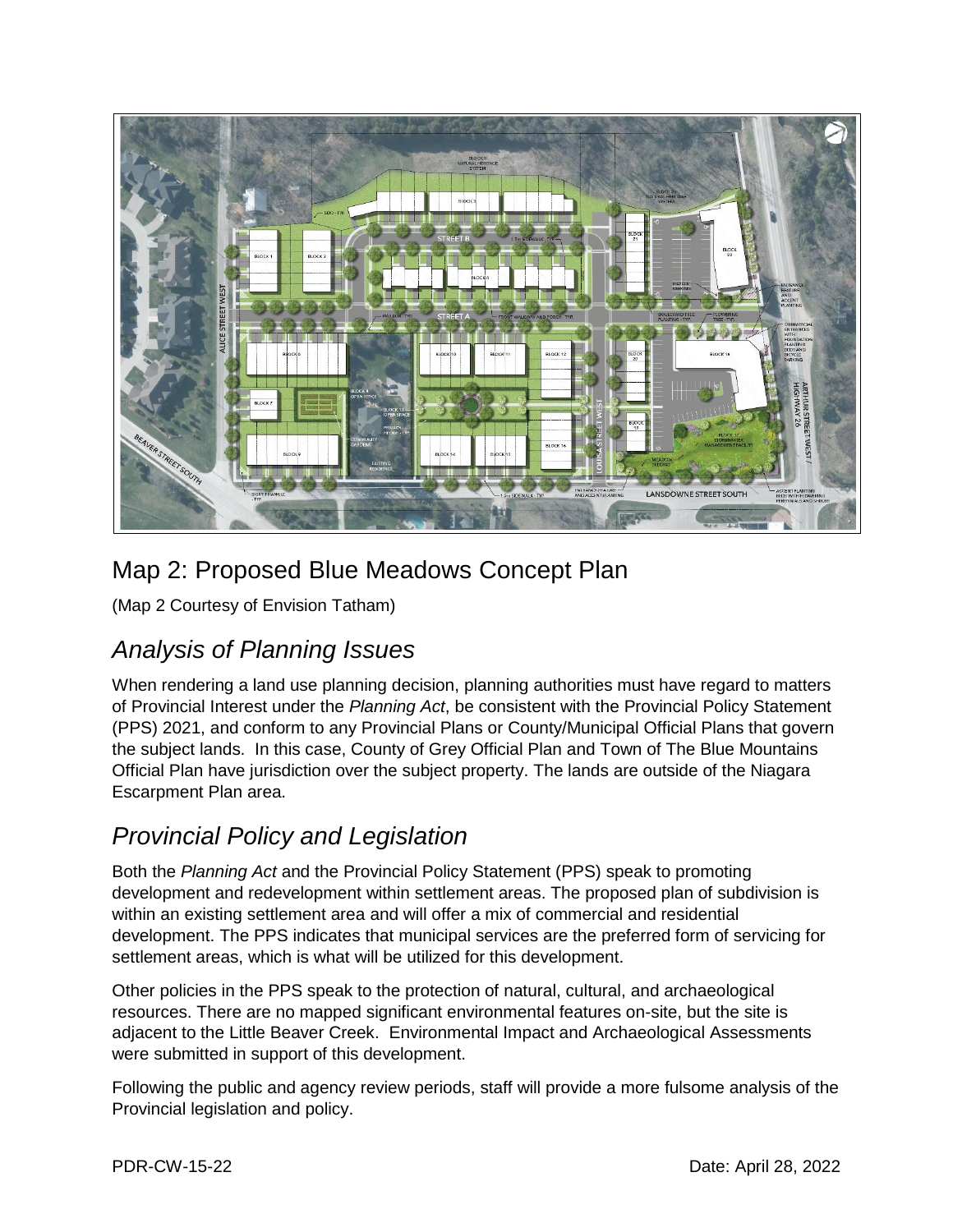#### *County of Grey Official Plan*

The proposed plan of subdivision is on lands designated as 'Primary Settlement Area' and 'Hazard Lands' in the County Official Plan. The Primary Settlement Area designation permits a wide range of commercial and residential uses on full municipal services.

Section 3.5(5) of the County Plan requires new residential development to achieve a minimum density of 20 units per net hectare, as per the below-quoted policy.

*(5) "For the City of Owen Sound and the Town of Hanover, it is recommended that a minimum development density of 25 units per net hectare will be achieved for new development. For all other Primary Settlement areas, a minimum development density of 20 units per net hectare will be achieved for new development. The County encourages new development to be of a form and density which is supportive of future transit needs in accordance with the Province's Transit Supportive Guidelines, or to develop similar municipal guidelines that achieve the same objective;"*

Detailed development standards within this designation are deferred to the Town Official Plan and Zoning By-law.

The proposed development will remain outside the designated Hazard Lands on-site.

Appendix A to the County Plan maps the lands as being within an 'Intake Protection Zone'.

The County Plan also provides policies which govern roads, transportation, and stormwater management.

#### *Town of The Blue Mountains Official Plan*

The subject lands are designated as 'Community Living Area', 'Downtown Area', and 'Hazard' in the Town of The Blue Mountains Official Plan. The proposed residential, commercial and parkland uses are permitted within these designations. Development will remain outside of the designated Hazard area on-site.

A more thorough analysis of the County and Town Official Plan policies will follow the agency review and the public process.

# Legal and Legislated Requirements

The application will be processed in accordance with the *Planning Act.*

## Financial and Resource Implications